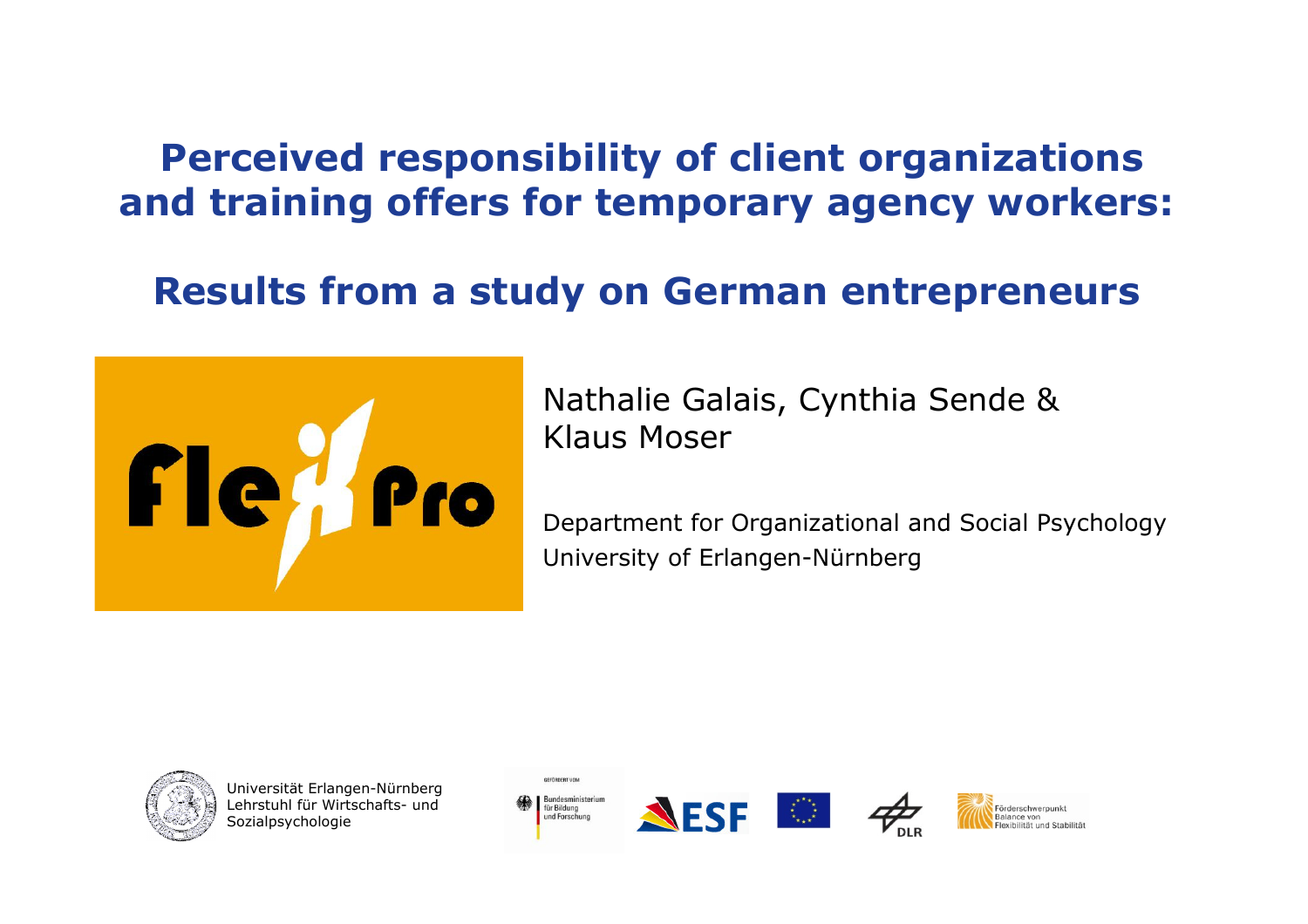### Temporary Agency Work: An adverse Setting for **Training**

- **•** Triangular Relationship (agency, client, temp worker): Temps are employed by a staffing agency and they are assigned to different client<br>organizations  $\rightarrow$  responsibility unclear. (Conelly & Gallagher, 2004)  $\rm{\bf{\rm{organizations}}\to \rm{responsibility\; unclear.\;}$  (Connelly & Gallagher, 2004).
- Restrictions of the work-arrangement: short-term tenure, local distance, variety in work-tasks, low-qualification of the workers etc.
- Provision of training and qualification may not "pay off", neither for the agency nor for the client. (Burda & Kvasnicka, 2005).
- Clients "order" workers who fit and fulfill the work tasks. Focus on<br>selection of the fittest" instead of individual development (Feldman selection of the "fittest" instead of individual development. (Feldman, Doerpinghaus, & Turnley, 1994; Kallberg & Reve, 1992; Kalleberg & Rognes, 2000; Von Hippel et al., 1997).



Universität Erlangen-NürnbergLehrstuhl für Wirtschafts- und<br>Sozialnsvchologie Sozialpsychologie







Förderschwernunk Ralance von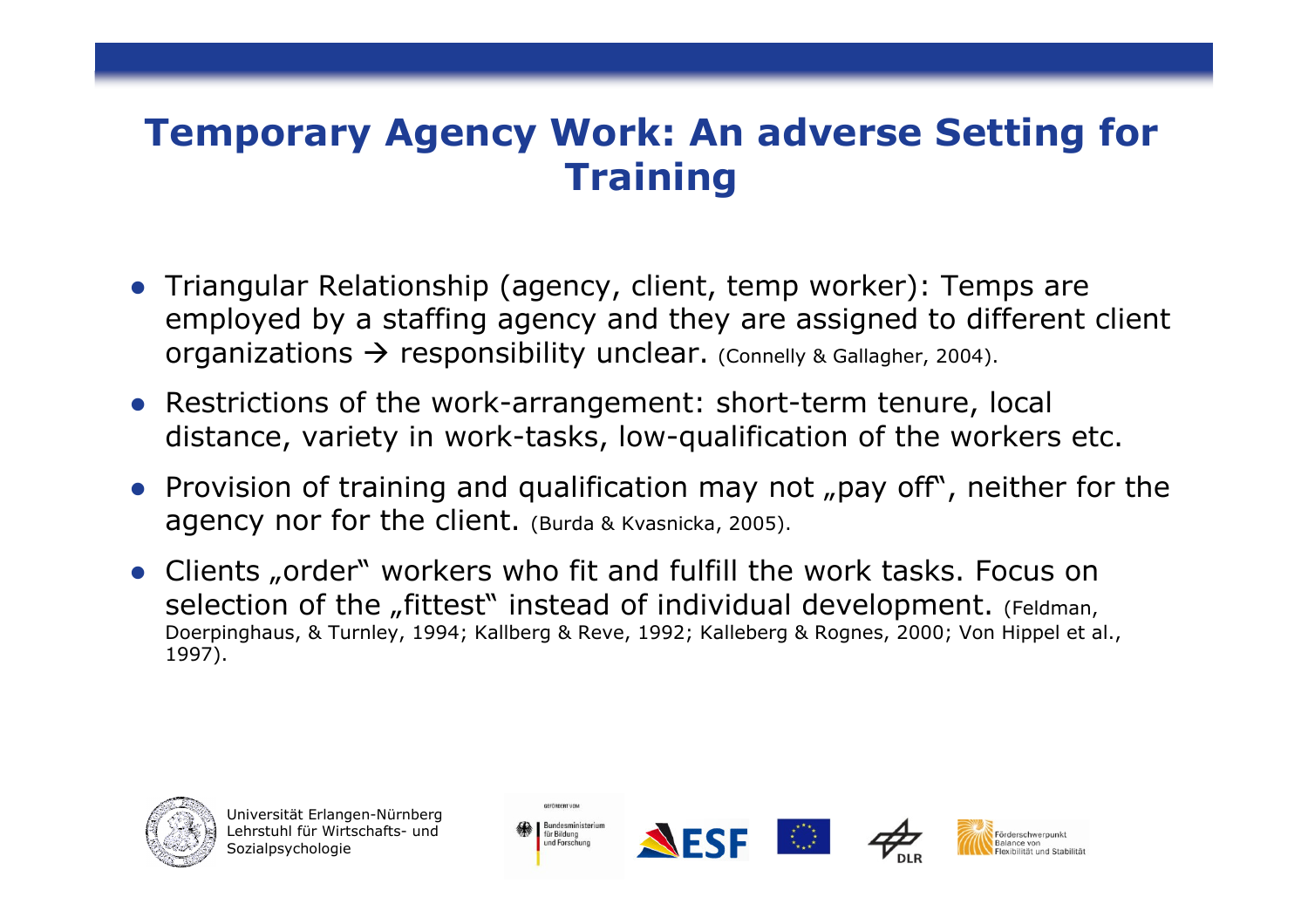### Findings on Training Provision for Temporary Agency Workers

- $\bullet$  In general there is little research on Human Resource practices concerning TAW. Neither from the part of the agency nor from theclient organization. (Mitlacher, 2010)
- $\bullet$  Temps are mostly excluded from training and learning opportunities in the client organization. (Finegold, Levenson, & Van Buren, 2005; Kalleberg, Reskin, & Hudson, 2000)
- $\bullet$  Findings in Europe indicate that temps have less training offers than permanent workers. (Letourneux, 1998)
- $\bullet$  Formal training is unlikely for temps and it is more often provided by the client organization than by the staffing agency. (Galais, Moser & Münchhausen, 2007)
- For the US it has been reported that training offers (computer training) were wide-spread but had more or less a screening function. (Feldman et al. 1994).







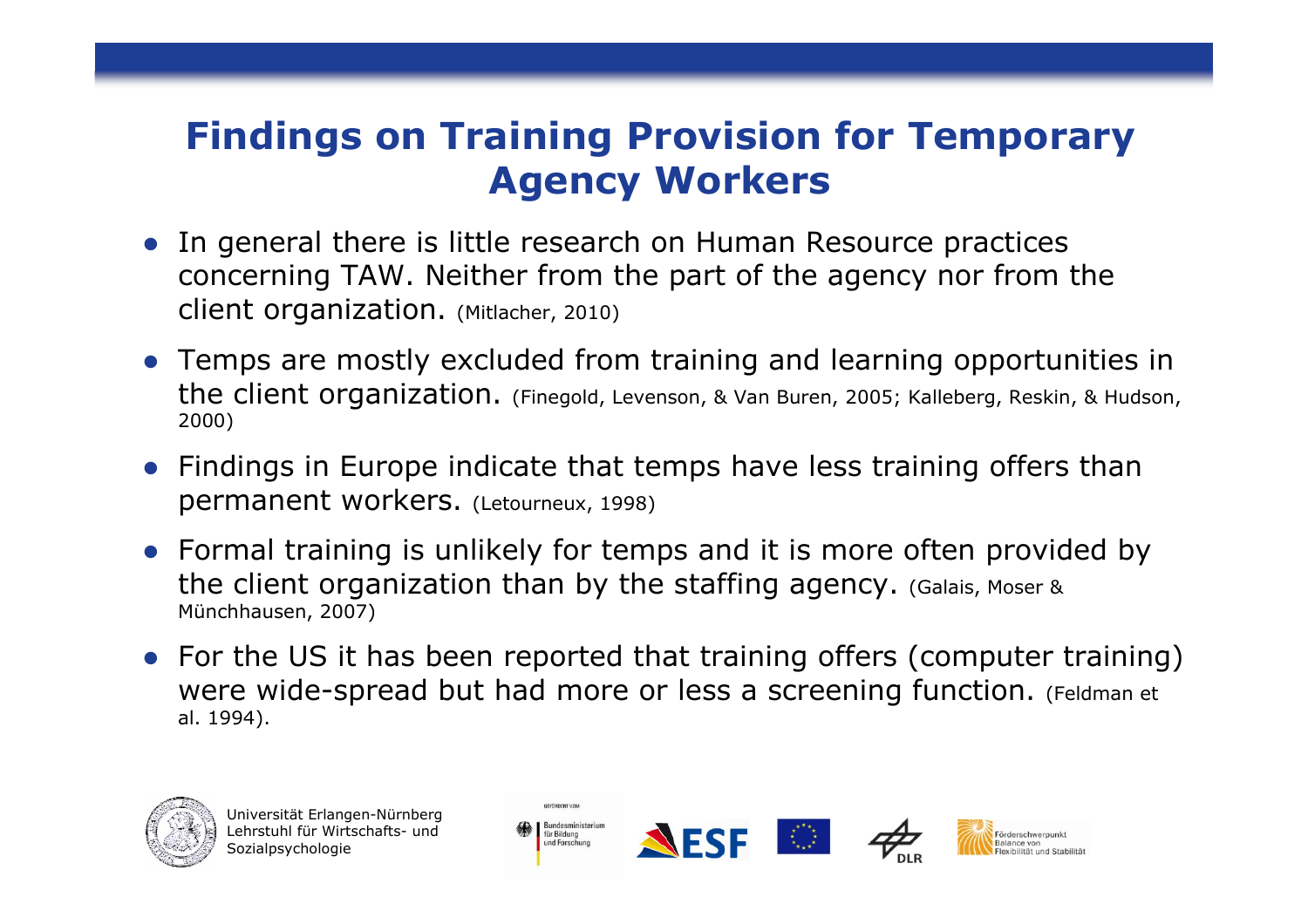### Training Provision in Psychological Research

- Training and skill-development in psychological literature:
	- oo Psychological contract literature & Social exchange (Chambel & Sobral, 2011; Chambel & Castanheira, 2006,)
	- oStudies on POS (Buch, Kuvaas & Dysvik, 2010, Connelly, Gallagher & Gilley,2007)
	- o Boundaryless careers: Workers fall back on themselves (Sullivan, 1999)
	- o Human capital literature (no interest in exchangable workers).









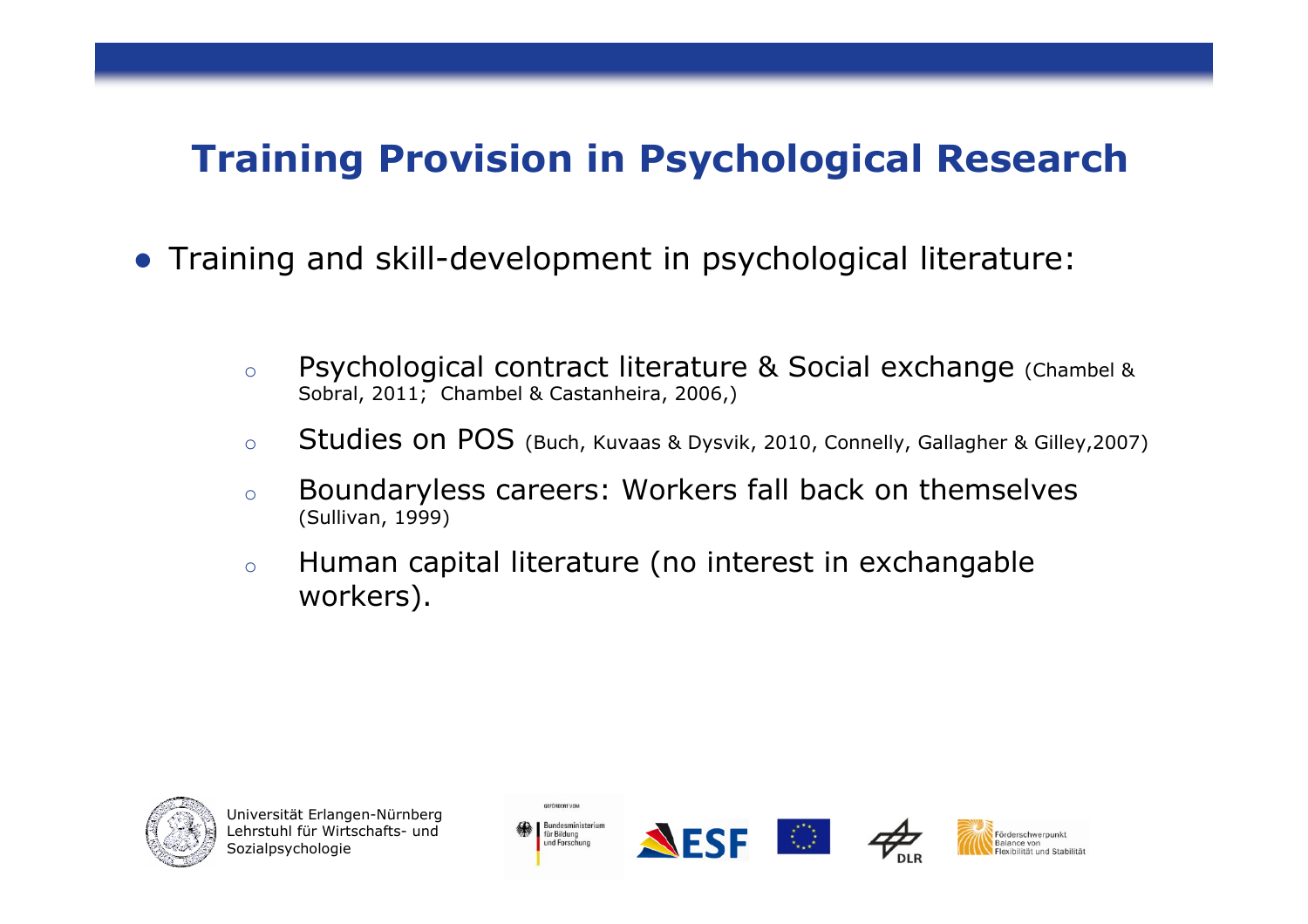### Motives and Culture of the Client Organization as Determinants of Training provision

- Organizational determinants of training provision are neglected so far.
- $\bullet$  We suggest that training provision is related to the motives (and expectations) that organizations have for using TAW.
- Further we suggest that the organizational culture has an impact on<br>Training provison for external workers Training provison for external workers.
- Logic of the use and the spirit of the organization.



Universität Erlangen-NürnbergLehrstuhl für Wirtschafts- und<br>Sozialnsvchologie **Sozialpsychologie** 



GEFÖRDERT VOM





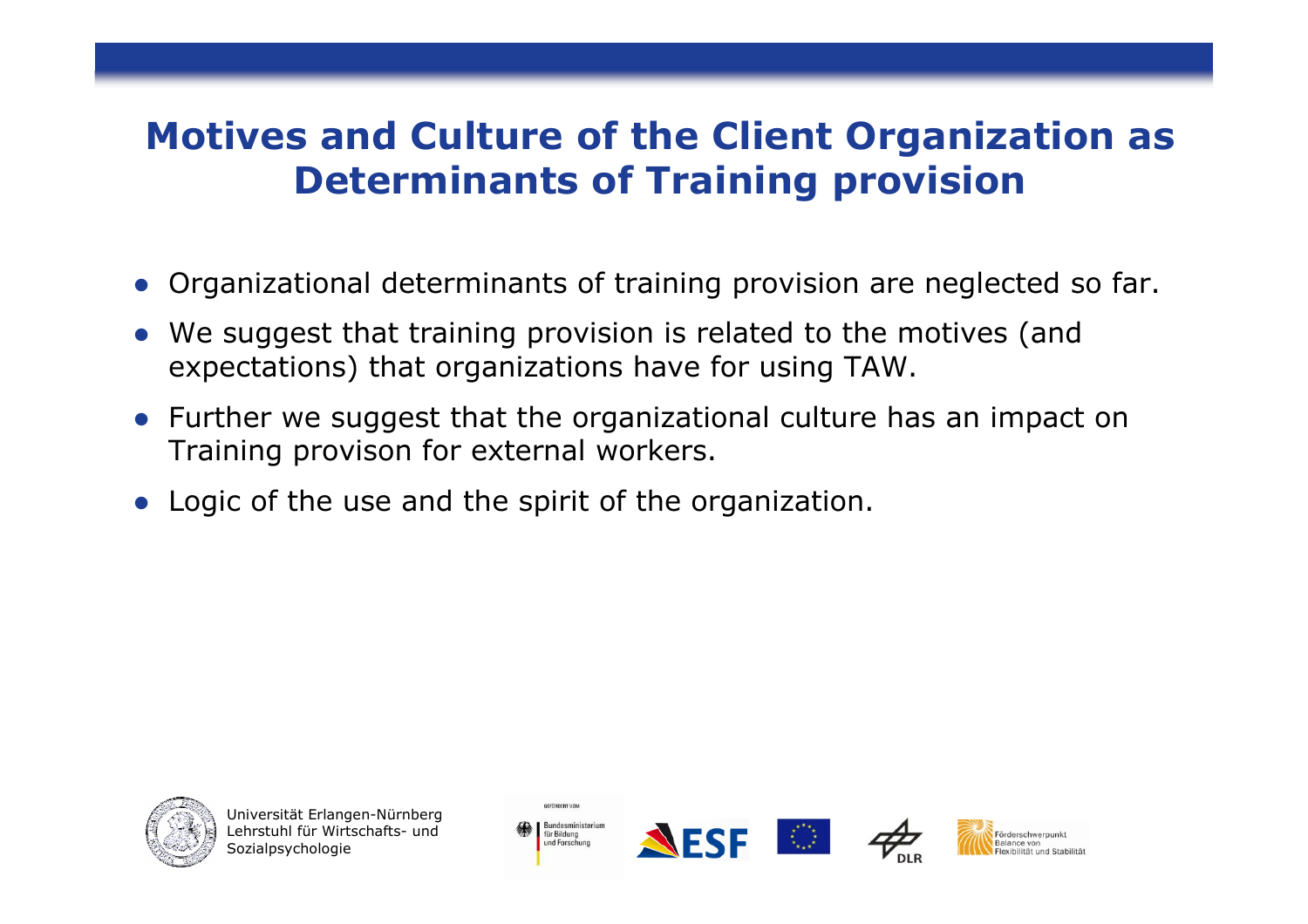### Goal of the present study

**• Investigation of organizational determinants of** training offers to temporary agency workers o Focus on motives for using temporary agency work Focus on organizational culture

## Approach of the present study

- **Online study on entrepreneurs in Germany**
- **Survey (paper-pencil) on temporary agency** workers







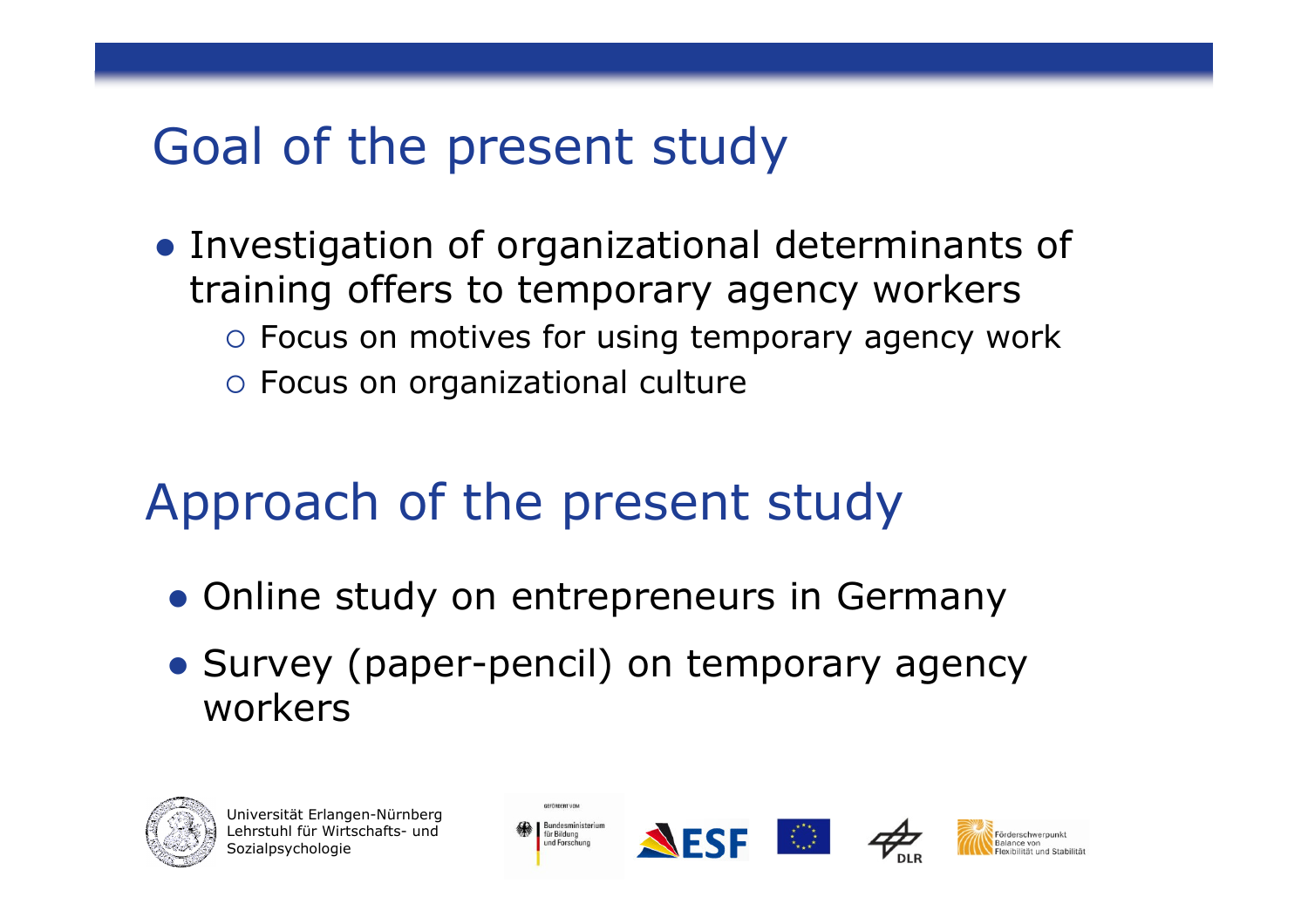### Sample: Entrepreneurs

- 1.221 Small- and medium sized companies.<br>- Particinants mainly owners and CEOs (n = 1)
- Participants mainly owners and CEOs (n = 1079)<br>- Subsample production sector (n = 495)
- Subsample production sector ( $n = 495$ ).





Universität Erlangen-NürnbergLehrstuhl für Wirtschafts- und<br>Sozialnsvchologie Sozialpsychologie









**Eörderschwernunkt** lexibilität und Stabilität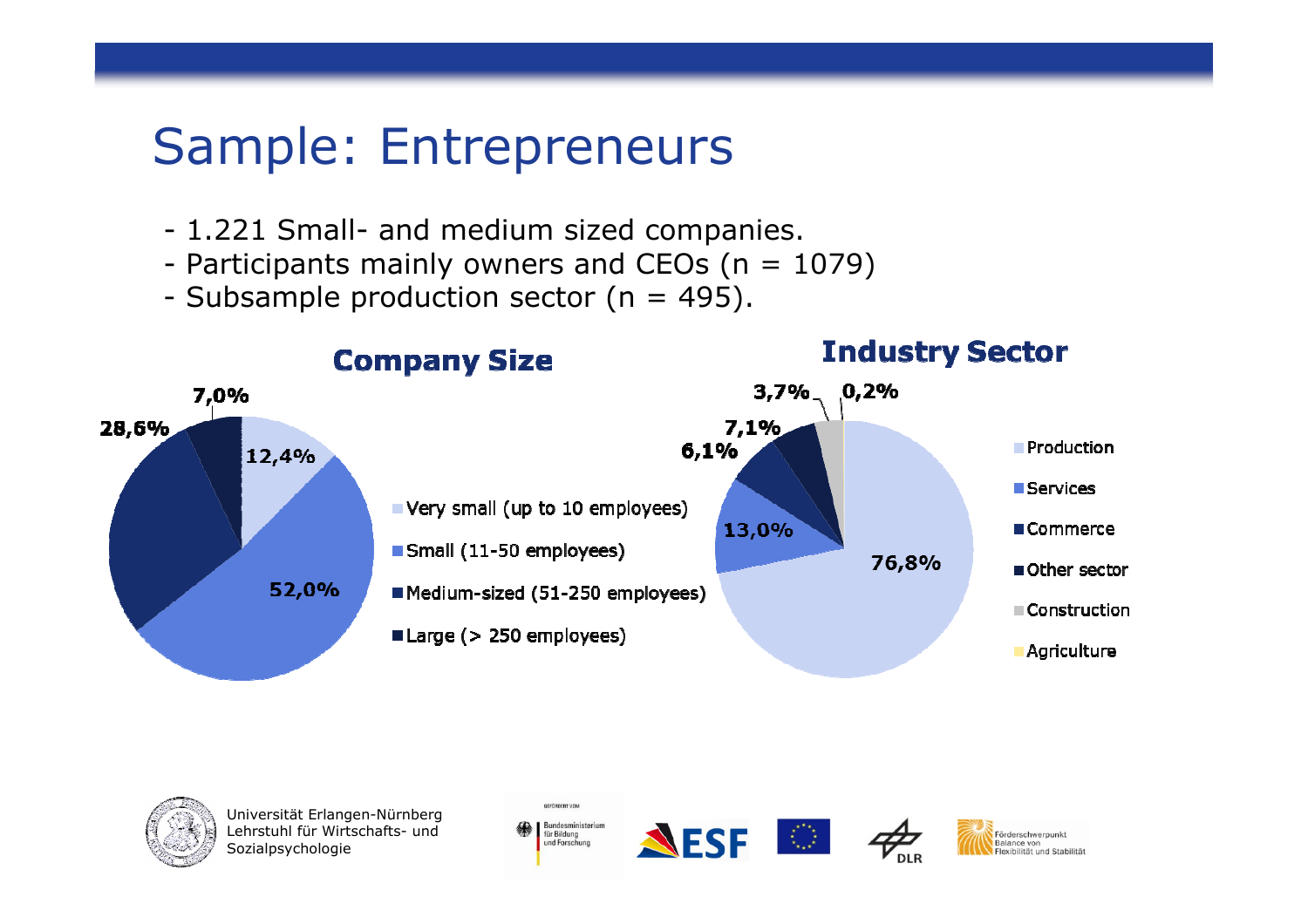# Organizational Culture

#### Focus Questionnaire (van Muijen et al, 1999)

**Support orientation:** cooperation, participation, mutal trust and support ( "How typical is mutual support in solving work problems?"). (7 items  $1=$  "not typical at all" to  $6=$  "very typical";  $a = .92$ ).

**Innovation orientation**: search for new information, creativity, openess to change ("How often does your organization search for new markets for existing products?")

(6 items; 1= "never" to 5= "always";  $a = .78$ ).

**• Rules orientation:** Respect for authorities, obeying of rules and procedures ("How typical is compliance to standards?") (4 items; 1= "not typical at all" to 6= "very typical";  $a = .83$ ).

**Goal orientation:** Rationality, accountability, measurement of indicators ("How typical is responsibility for performance?")(6 items; 1= "not typical at all" to 6= "very typical";  $a = .86$ ).





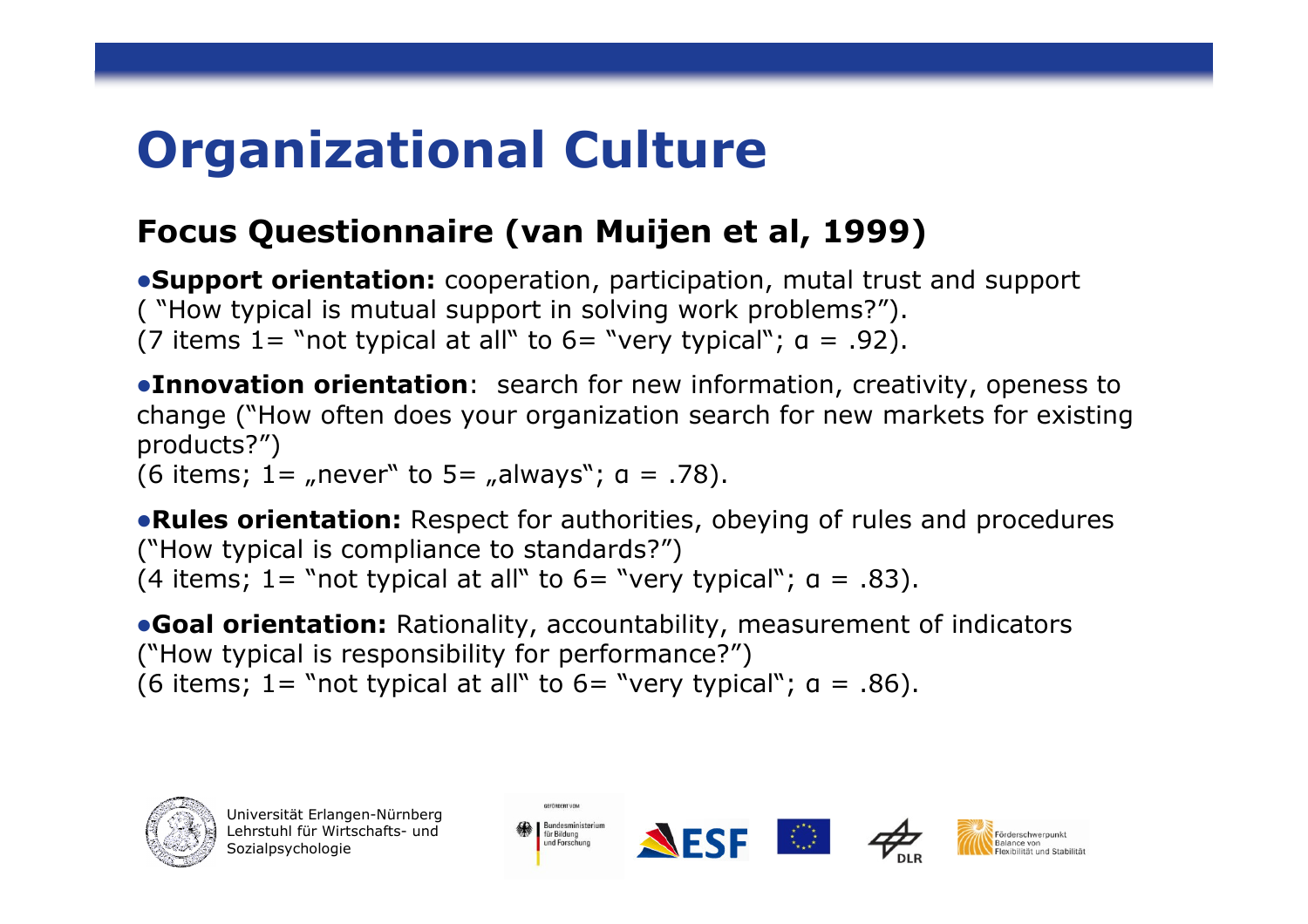## Motives of the organizations for using TAW





Universität Erlangen-NürnbergLehrstuhl für Wirtschafts- und<br>Sozialnsvchologie Sozialpsychologie









**Eörderschwernunkt** Ralance von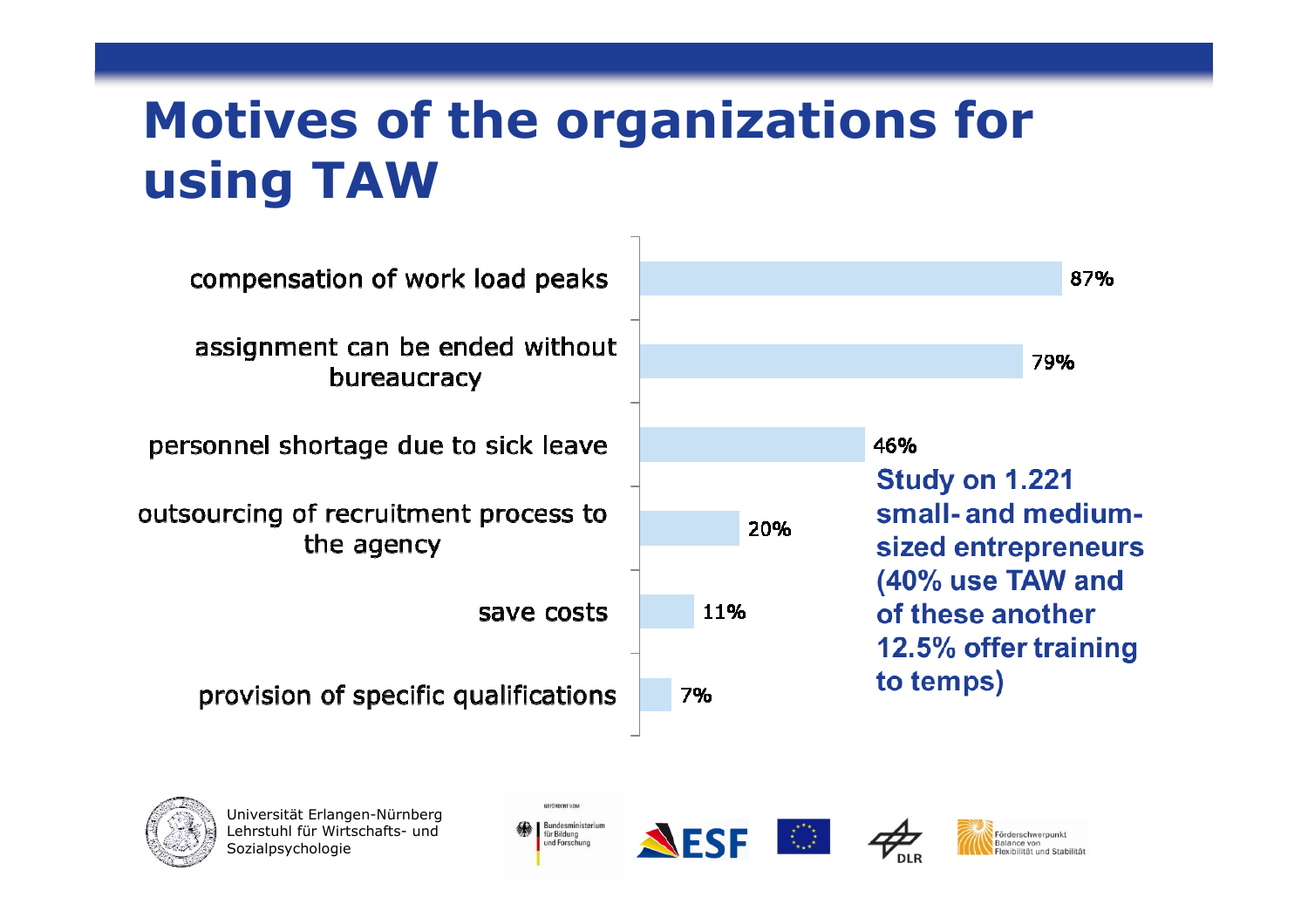| Results: Use of temporay agency work and determinants of training<br>offers to temporary agency workers                                                          | <b>Training</b><br><b>offers</b> | <b>Use of TAW</b> |
|------------------------------------------------------------------------------------------------------------------------------------------------------------------|----------------------------------|-------------------|
| Step 1: Control variables / Org. characteristics                                                                                                                 |                                  |                   |
| (Industry sector, Size of Organization, Age of Organization, Proportion of<br>low skilled workers, Product complexity, Training provision for core workers<br>). |                                  |                   |
| <b>Step 2: Assignment chacteristics</b>                                                                                                                          |                                  |                   |
| Limited qualifications needed in assignment                                                                                                                      | $-0.54*$                         |                   |
| Reduced responsibility                                                                                                                                           | $-23$                            |                   |
| Reduced variability of tasks                                                                                                                                     | $-.09$                           |                   |
| Temps are important for company's success                                                                                                                        | $.60**$                          | --                |
| <b>Step 3: organzational motives</b>                                                                                                                             |                                  |                   |
| Compensation of work load peak                                                                                                                                   | $-0.67**$                        | --                |
| No obligations                                                                                                                                                   | $-.00$                           |                   |
| Compensation of sick leave                                                                                                                                       | .27                              | --                |
| Recruitment                                                                                                                                                      | $-.01$                           |                   |
| Cost reduction                                                                                                                                                   | .01                              |                   |
| Specific qualifications needed                                                                                                                                   | $-.26$                           |                   |
| Step 4: organizational culture                                                                                                                                   |                                  |                   |
| Support                                                                                                                                                          | $-.04$                           | $-.29*$           |
| Innovation                                                                                                                                                       | $.62*$                           | $.60*$            |
| Rules                                                                                                                                                            | .09                              | .17               |
| Goals                                                                                                                                                            | $-.29$                           | $-.01$            |
| Constant                                                                                                                                                         | $-.72$                           | $-.17$            |
| Nagelkerkes R <sup>2</sup>                                                                                                                                       | .32                              | .26               |
|                                                                                                                                                                  |                                  |                   |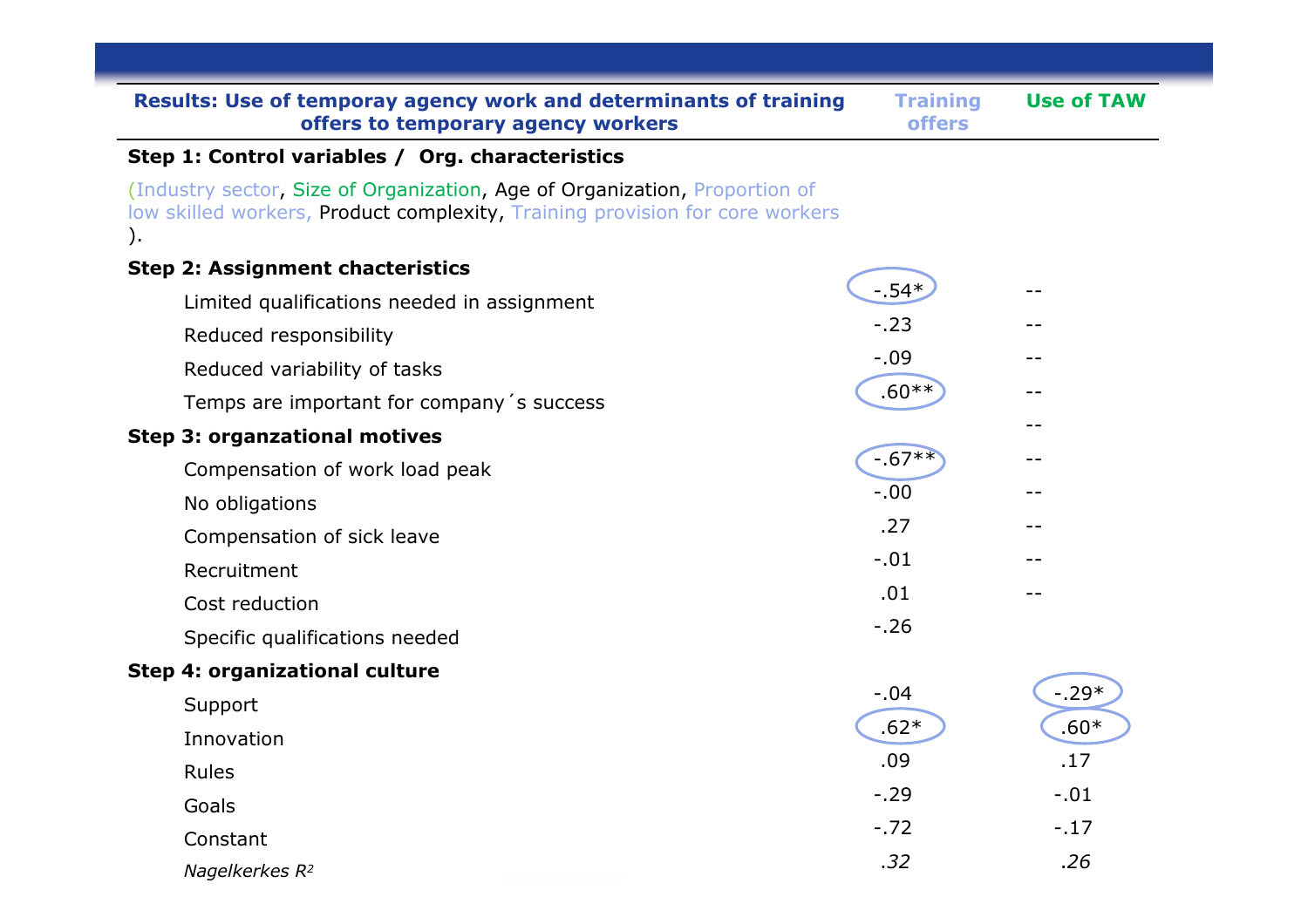### Organizational motives and culture count for the treatment of temporary agency workers

- The motive of compensating work load peaks has a negative effect on the probability of training provision -> Flexibility motives reduce<br>the readiness for investments in external workers the readiness for investments in external workers.
- When higher qualified temporary workers are needed, training provision is more probable. When temps count for organizational success training provision is more likely.
- High innovation orientation of the client organization has a positive effect on training provision of temporary agency workers (as well as on the use of temporary work in general).
- High support orientation reduces the probability of the use of TAW but has no effect on training provision.



Universität Erlangen-NürnbergLehrstuhl für Wirtschafts- und<br>Sozialnsvchologie **Sozialpsychologie** 







Förderschwernunk Ralance von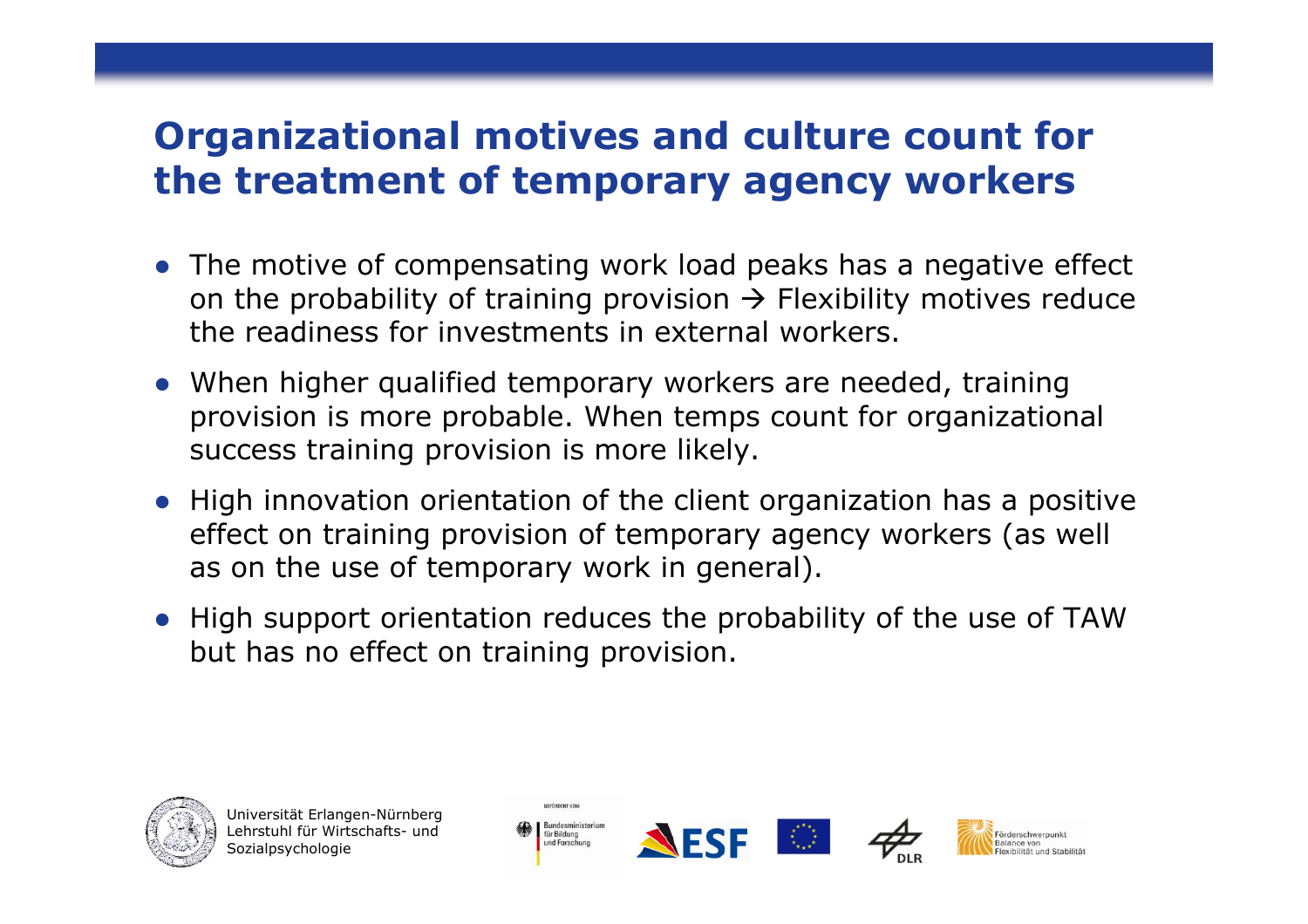### Perceived organizational motives and training offers for temporary agency workers: Asking temps

- $\bullet$  N = 269 workers of a single agency (aerospace)
- 79% male,  $\varnothing$  age = 39 years (Min = 19, Max = 64, SD = 10)
- 55% were assigned for more than a year to the client
- 47% of the workers were working more than two years in TAW
- 73% worked in their first assignment
- 75% were skilled workers
- 39% received formal training (yes/no) by the client







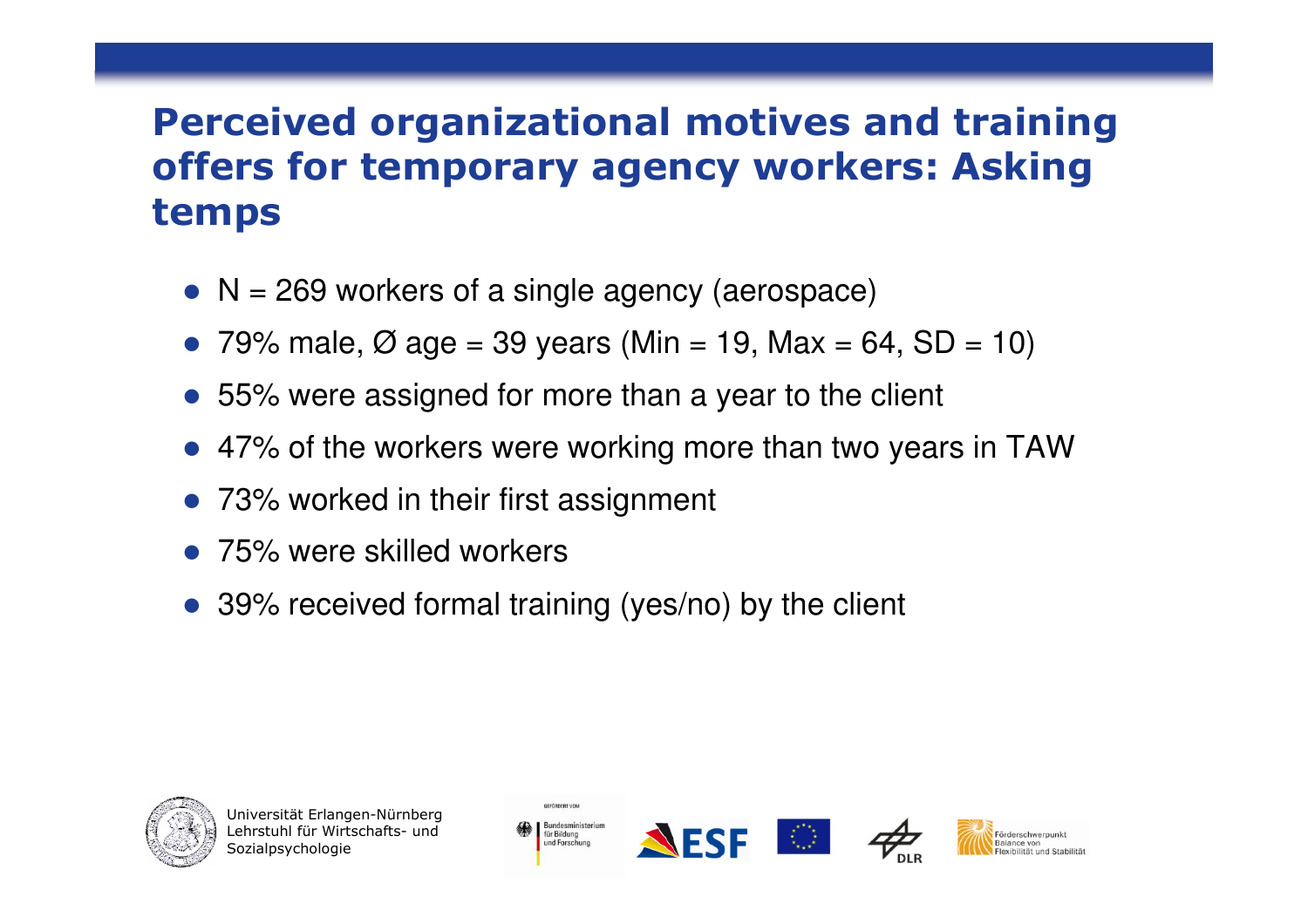### **Motives for temping**









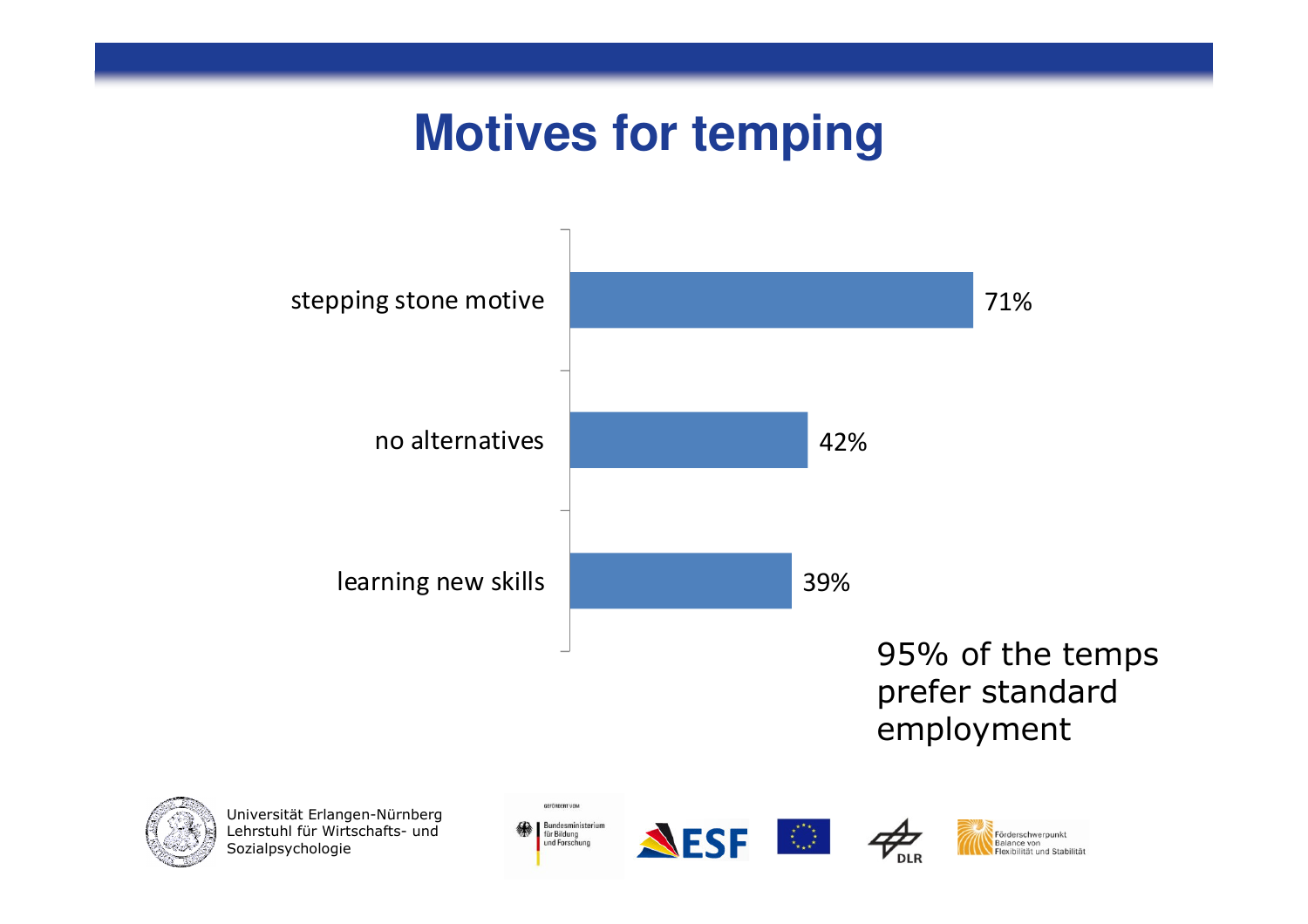| <b>Results: Individual motives for temping, perceived</b><br>organizational motives for using TAW and probability of<br>training offers for temps | <b>Training offers</b><br>(yes/no) |  |
|---------------------------------------------------------------------------------------------------------------------------------------------------|------------------------------------|--|
| <b>Step 1: Control variables</b>                                                                                                                  |                                    |  |
| Age                                                                                                                                               | .00.                               |  |
| Gender                                                                                                                                            | .34                                |  |
| Duration of Assignment in Client                                                                                                                  | $.22***$                           |  |
| Qualification level of assignment                                                                                                                 | $-.03$                             |  |
| Step 2: Individual motives for temping                                                                                                            |                                    |  |
| Voluntariness (no/yes)                                                                                                                            |                                    |  |
| Stepping stone motive                                                                                                                             | $-.24$                             |  |
| Lack of alternatives                                                                                                                              | $-.04$                             |  |
| Learning new skills                                                                                                                               | $-.07$                             |  |
|                                                                                                                                                   | .03                                |  |
| <b>Step 3: Perceived organizational motives</b><br>for using TAW                                                                                  |                                    |  |
| Compensation of work load peak                                                                                                                    | $-.04$                             |  |
| No obligations                                                                                                                                    | .14                                |  |
| Compensation of sick leave                                                                                                                        | $-.15$                             |  |
| Screening and recruitment                                                                                                                         | .03                                |  |
| Cost reduction                                                                                                                                    | $-22*$                             |  |
| Specific qualifications needed                                                                                                                    | .12                                |  |
| Constant                                                                                                                                          | $-2.95*$                           |  |
| Nagelkerkes R <sup>2</sup>                                                                                                                        | $\sim$ $\sim$                      |  |

.29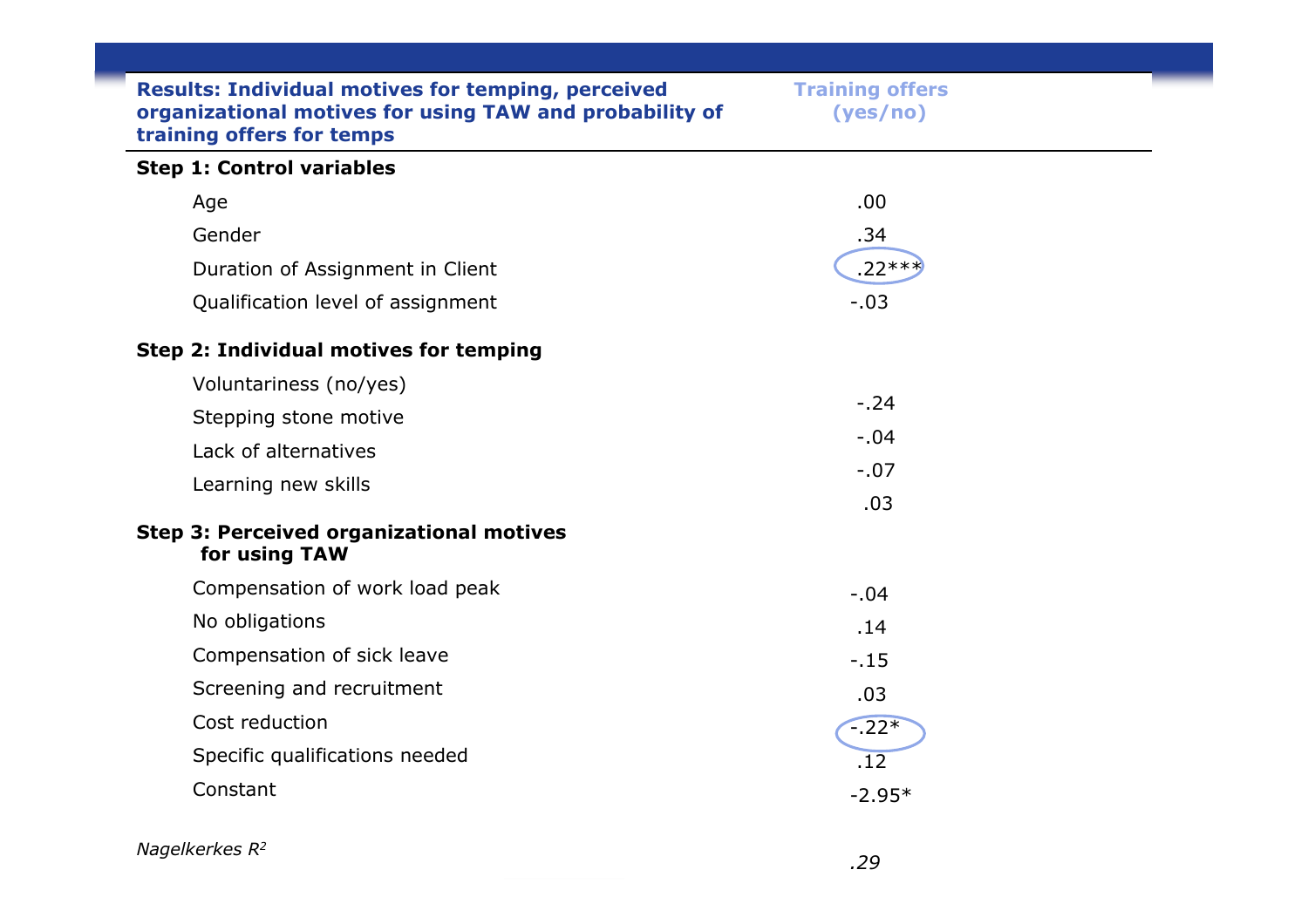### Individual motives and perceived organizational motives

- **•** Individual "learning" motives have no effects on training provision of the client.
- Perceived cost reduction motive is negatively related with the probability of training provision.



Universität Erlangen-NürnbergLehrstuhl für Wirtschafts- und<br>Sozialnsvchologie Sozialpsychologie



GEFÖRDERT VOM





**Eörderschwernunkt** Ralance von